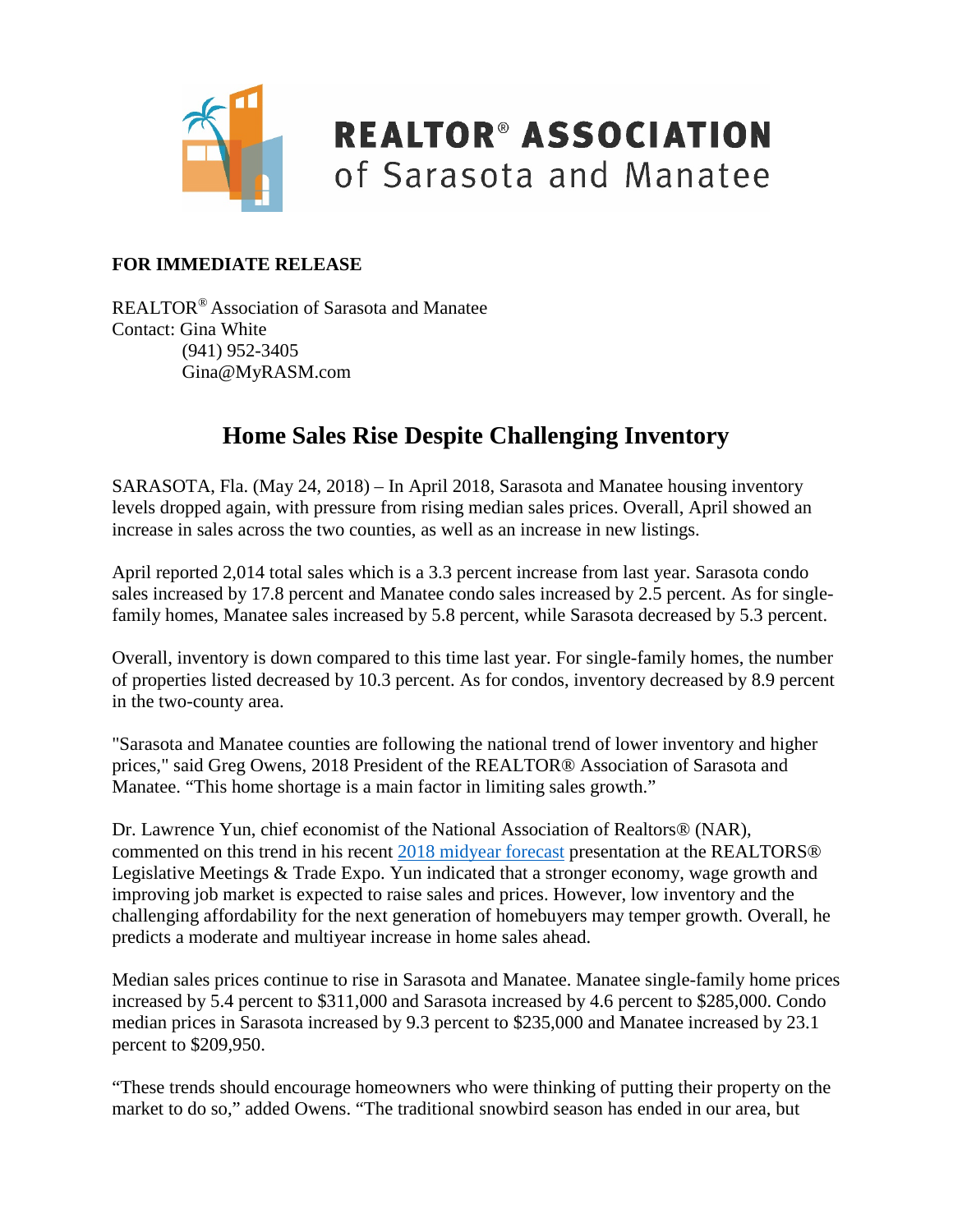property sales have not. Contact your local REALTOR® to find the best move for you and your family."

A seller's market remains, indicated by the decreased month's supply of inventory. Manatee condos represent a 4.5-month supply and Sarasota condos are at a 4.6 month-supply. Manatee single-family homes are at a 3.9-month supply and Sarasota single-family homes are at a 4.1 month supply.

The median time to contract for Sarasota single-family homes is down by 11.1 percent to 40 days, while Manatee increased by 2.2 percent to 47 days from April 2017. For Sarasota condos, the time to contract is down by 6.5 percent to 43 days, while Manatee condos are down by 24 percent is to 38 days on the market. With tighter inventory, properties are spending less time on the market.

Overall pending sales, or the number of properties that went under contract in April, decreased from last month. This is an indication that sales are tapering off the traditional snowbird season. Compared to 2017, the condo market experienced more pending sales with a 22.1 percent increase in Manatee and a 1.7 percent increase in Sarasota. Single-family homes, however, experienced a drop in pending sales. Sarasota single-family homes decreased by 13.1 percent and Manatee by 16.1 percent.

Monthly reports are provided by Florida REALTORS® with data compiled from My Florida Regional Multiple Listing Service. For comprehensive statistics dating back to 2005, visit [www.MyRASM.com/statistics.](http://www.myrasm.com/statistics)

###

#### **About REALTOR® Association of Sarasota and Manatee**

The REALTOR® Association of Sarasota and Manatee (RASM) is the largest real estate trade association in Sarasota and Manatee counties, serving over 6,500 members. RASM provides technology, training, networking and business support to members, and supports a healthy real estate market by upholding high professional and ethical standards through a Code of Ethics, ongoing education and certification programs. As the advocate for the real estate brokerage industry, RASM is the Voice for Real Estate® in the Sarasota/Manatee region. For more information, call (941) 952-3400 or visit [www.myrasm.com.](http://www.myrasm.com/)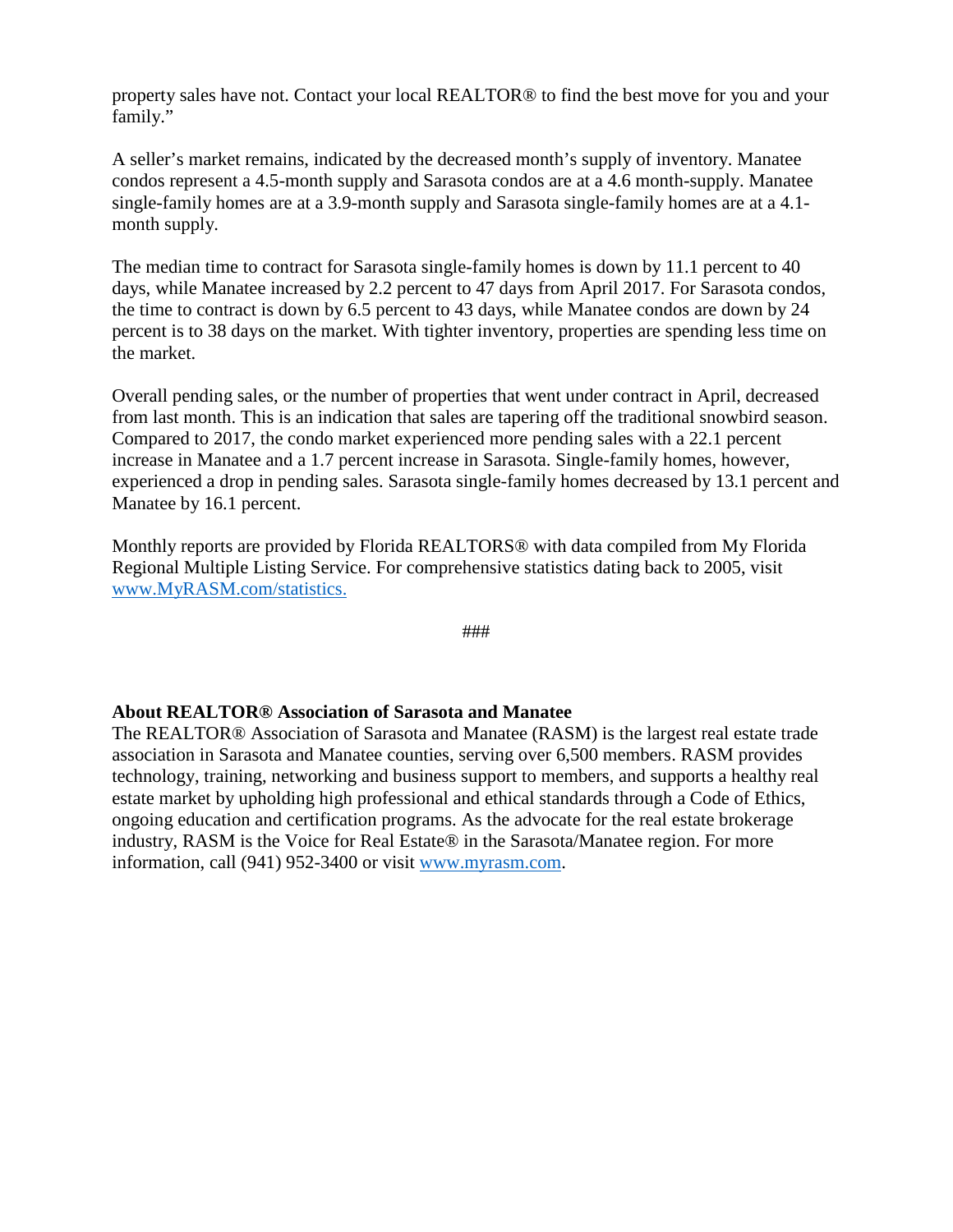### Monthly Market Summary - April 2018 Manatee County Single Family Homes





**Median Sale Price**

**Median Sale Price** 

**Closed Sales**

**Inventory**

|                                        | April 2018      | April 2017      | <b>Percent Change</b><br>Year-over-Year |
|----------------------------------------|-----------------|-----------------|-----------------------------------------|
| <b>Closed Sales</b>                    | 570             | 539             | 5.8%                                    |
| Paid in Cash                           | 167             | 160             | 4.4%                                    |
| <b>Median Sale Price</b>               | \$311,000       | \$295,000       | 5.4%                                    |
| Average Sale Price                     | \$405,020       | \$362,553       | 11.7%                                   |
| Dollar Volume                          | \$230.9 Million | \$195.4 Million | 18.1%                                   |
| Med. Pct. of Orig. List Price Received | 95.8%           | 95.4%           | 0.4%                                    |
| <b>Median Time to Contract</b>         | 47 Days         | 46 Days         | 2.2%                                    |
| Median Time to Sale                    | 91 Days         | 93 Days         | $-2.2%$                                 |
| <b>New Pending Sales</b>               | 551             | 657             | $-16.1%$                                |
| New Listings                           | 622             | 629             | $-1.1%$                                 |
| Pending Inventory                      | 856             | 958             | $-10.6%$                                |
| Inventory (Active Listings)            | 2,029           | 2,243           | $-9.5%$                                 |
| Months Supply of Inventory             | 3.9             | 4.4             | $-11.4%$                                |
|                                        |                 |                 |                                         |



Produced by Florida REALTORS® with data provided by Florida's multiple listing services. Statistics for each month compiled from MLS feeds on the 15th day of the following month. Data released on Thursday, May 24, 2018. Next data release is Wednesday, June 20, 2018.

2014 2015 2016 2017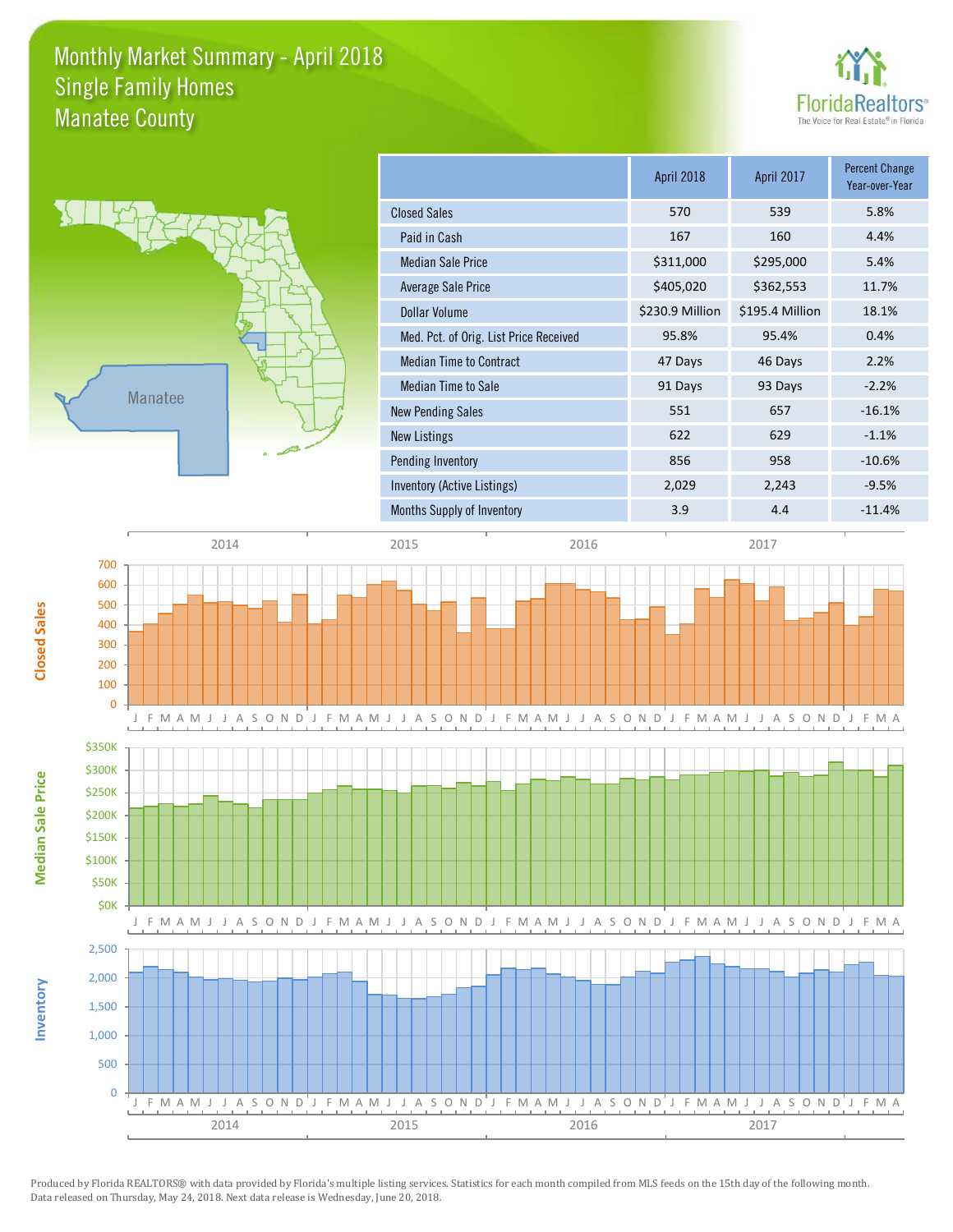### Monthly Market Summary - April 2018 Sarasota County Single Family Homes





**Median Sale Price**

Median Sale Price

**Closed Sales**

**Inventory**

|                                        | April 2018      | <b>April 2017</b> | <b>Percent Change</b><br>Year-over-Year |
|----------------------------------------|-----------------|-------------------|-----------------------------------------|
| <b>Closed Sales</b>                    | 751             | 793               | $-5.3%$                                 |
| Paid in Cash                           | 279             | 316               | $-11.7%$                                |
| <b>Median Sale Price</b>               | \$285,000       | \$272,500         | 4.6%                                    |
| Average Sale Price                     | \$410,122       | \$382,073         | 7.3%                                    |
| Dollar Volume                          | \$308.0 Million | \$303.0 Million   | 1.7%                                    |
| Med. Pct. of Orig. List Price Received | 95.2%           | 95.2%             | 0.0%                                    |
| <b>Median Time to Contract</b>         | 40 Days         | 45 Days           | $-11.1%$                                |
| Median Time to Sale                    | 85 Days         | 94 Days           | $-9.6%$                                 |
| <b>New Pending Sales</b>               | 715             | 823               | $-13.1%$                                |
| <b>New Listings</b>                    | 798             | 730               | 9.3%                                    |
| Pending Inventory                      | 1,117           | 1,244             | $-10.2%$                                |
| Inventory (Active Listings)            | 2,737           | 3,070             | $-10.8%$                                |
| Months Supply of Inventory             | 4.1             | 4.7               | $-12.8%$                                |



Produced by Florida REALTORS® with data provided by Florida's multiple listing services. Statistics for each month compiled from MLS feeds on the 15th day of the following month. Data released on Thursday, May 24, 2018. Next data release is Wednesday, June 20, 2018.

2014 2015 2016 2017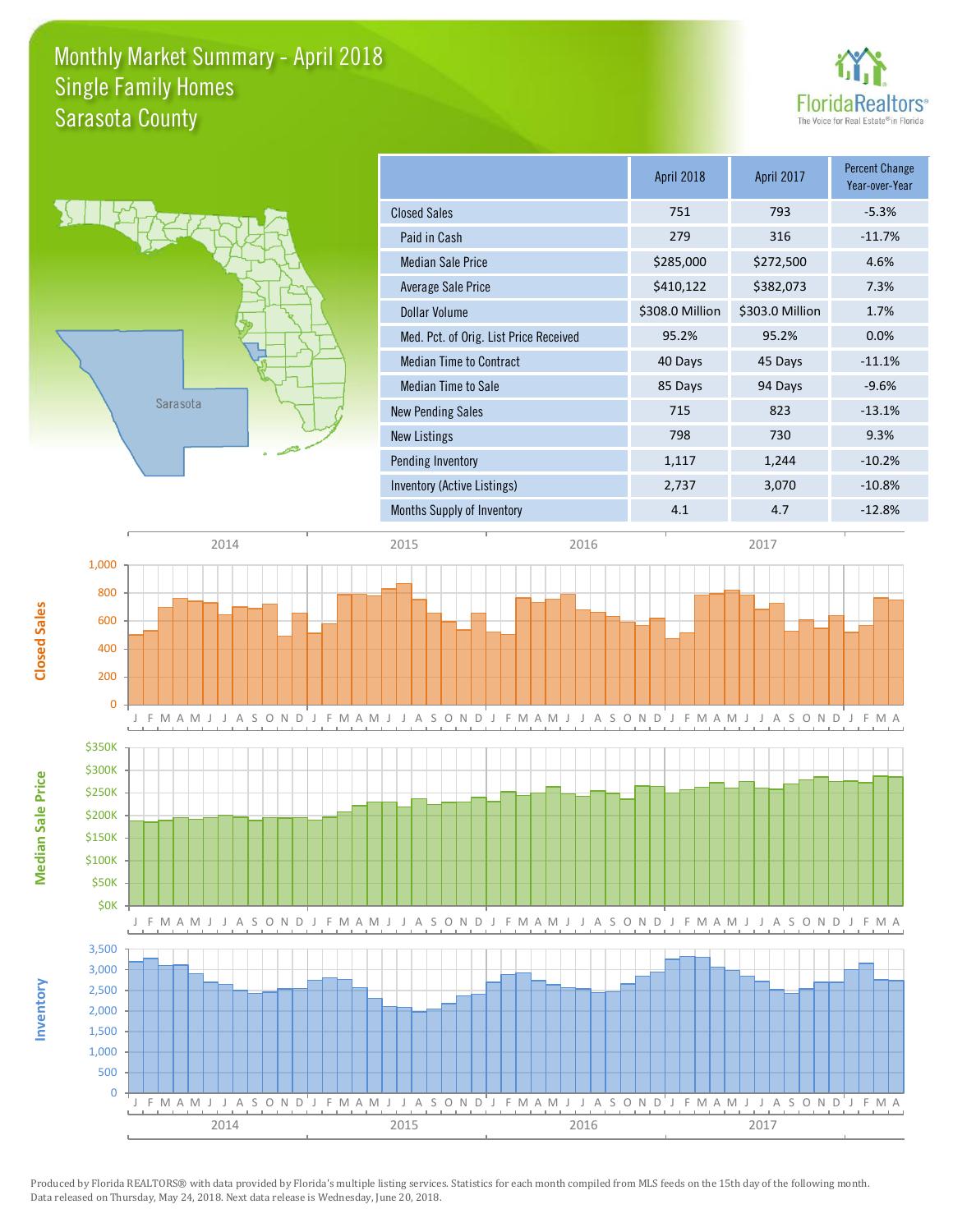### Monthly Market Summary - April 2018 Manatee County Townhouses and Condos





**Median Sale Price**

**Median Sale Price** 

**Closed Sales**

**Inventory**

| April 2018     | April 2017     | <b>Percent Change</b><br>Year-over-Year |
|----------------|----------------|-----------------------------------------|
| 244            | 238            | 2.5%                                    |
| 125            | 135            | $-7.4%$                                 |
| \$209,950      | \$170,500      | 23.1%                                   |
| \$256,789      | \$213,022      | 20.5%                                   |
| \$62.7 Million | \$50.7 Million | 23.6%                                   |
| 95.4%          | 93.8%          | 1.7%                                    |
| 38 Days        | 50 Days        | $-24.0%$                                |
| 80 Days        | 92 Days        | $-13.0%$                                |
| 254            | 208            | 22.1%                                   |
| 276            | 254            | 8.7%                                    |
| 373            | 323            | 15.5%                                   |
| 939            | 1,032          | $-9.0%$                                 |
| 4.5            | 4.9            | $-8.2%$                                 |
|                |                |                                         |



Produced by Florida REALTORS® with data provided by Florida's multiple listing services. Statistics for each month compiled from MLS feeds on the 15th day of the following month. Data released on Thursday, May 24, 2018. Next data release is Wednesday, June 20, 2018.

2014 2015 2016 2017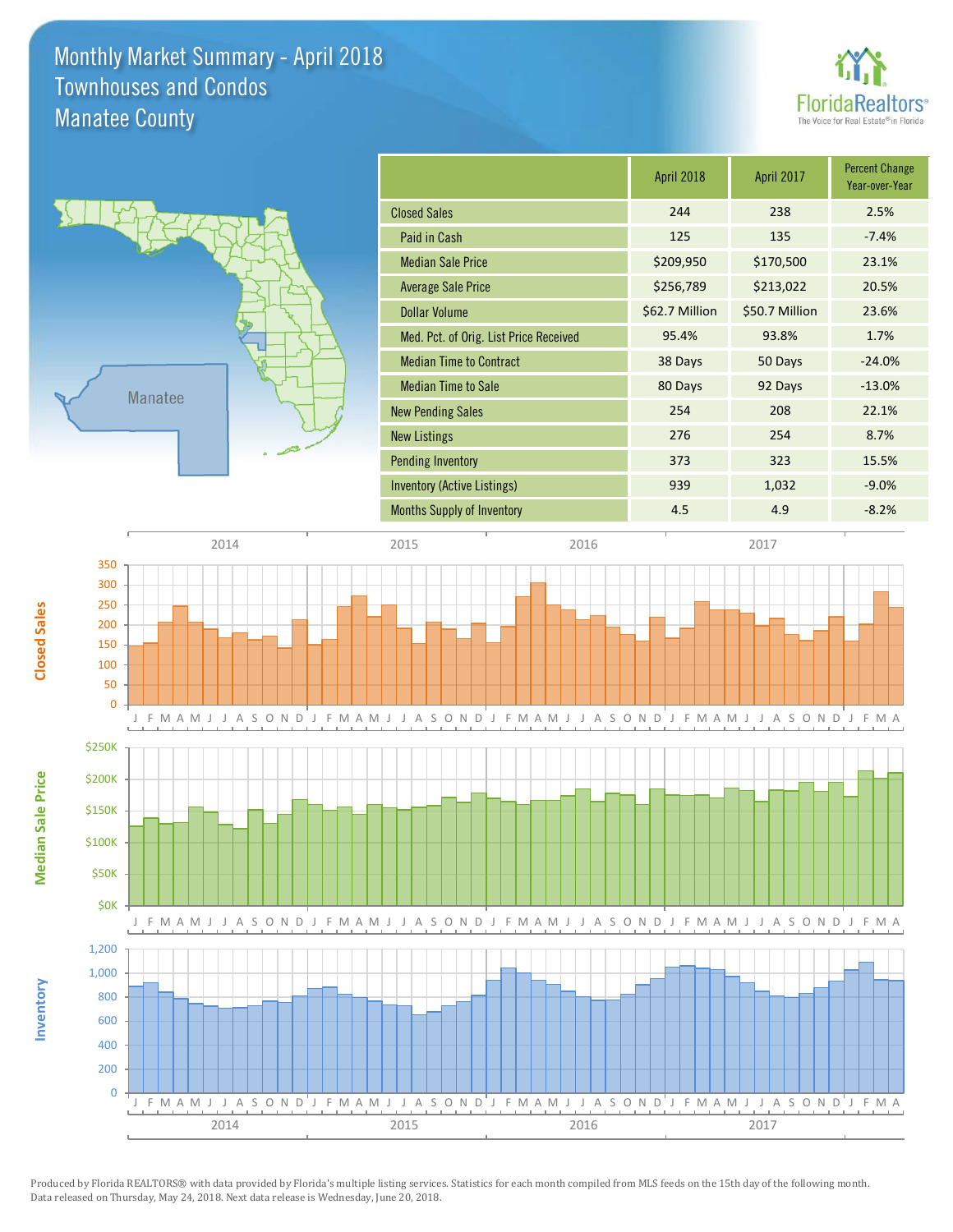### Monthly Market Summary - April 2018 Sarasota County Townhouses and Condos





**Median Sale Price**

**Median Sale Price** 

**Closed Sales**

**Inventory**

|                                        | April 2018      | April 2017      | <b>Percent Change</b><br>Year-over-Year |
|----------------------------------------|-----------------|-----------------|-----------------------------------------|
| <b>Closed Sales</b>                    | 449             | 381             | 17.8%                                   |
| Paid in Cash                           | 287             | 252             | 13.9%                                   |
| <b>Median Sale Price</b>               | \$235,000       | \$215,000       | 9.3%                                    |
| Average Sale Price                     | \$350,311       | \$312,361       | 12.1%                                   |
| <b>Dollar Volume</b>                   | \$157.3 Million | \$119.0 Million | 32.2%                                   |
| Med. Pct. of Orig. List Price Received | 94.8%           | 94.2%           | 0.6%                                    |
| <b>Median Time to Contract</b>         | 43 Days         | 46 Days         | $-6.5%$                                 |
| <b>Median Time to Sale</b>             | 85 Days         | 87 Days         | $-2.3%$                                 |
| <b>New Pending Sales</b>               | 419             | 412             | 1.7%                                    |
| <b>New Listings</b>                    | 438             | 382             | 14.7%                                   |
| <b>Pending Inventory</b>               | 648             | 642             | 0.9%                                    |
| Inventory (Active Listings)            | 1,552           | 1,703           | $-8.9%$                                 |
| <b>Months Supply of Inventory</b>      | 4.6             | 5.5             | $-16.4%$                                |

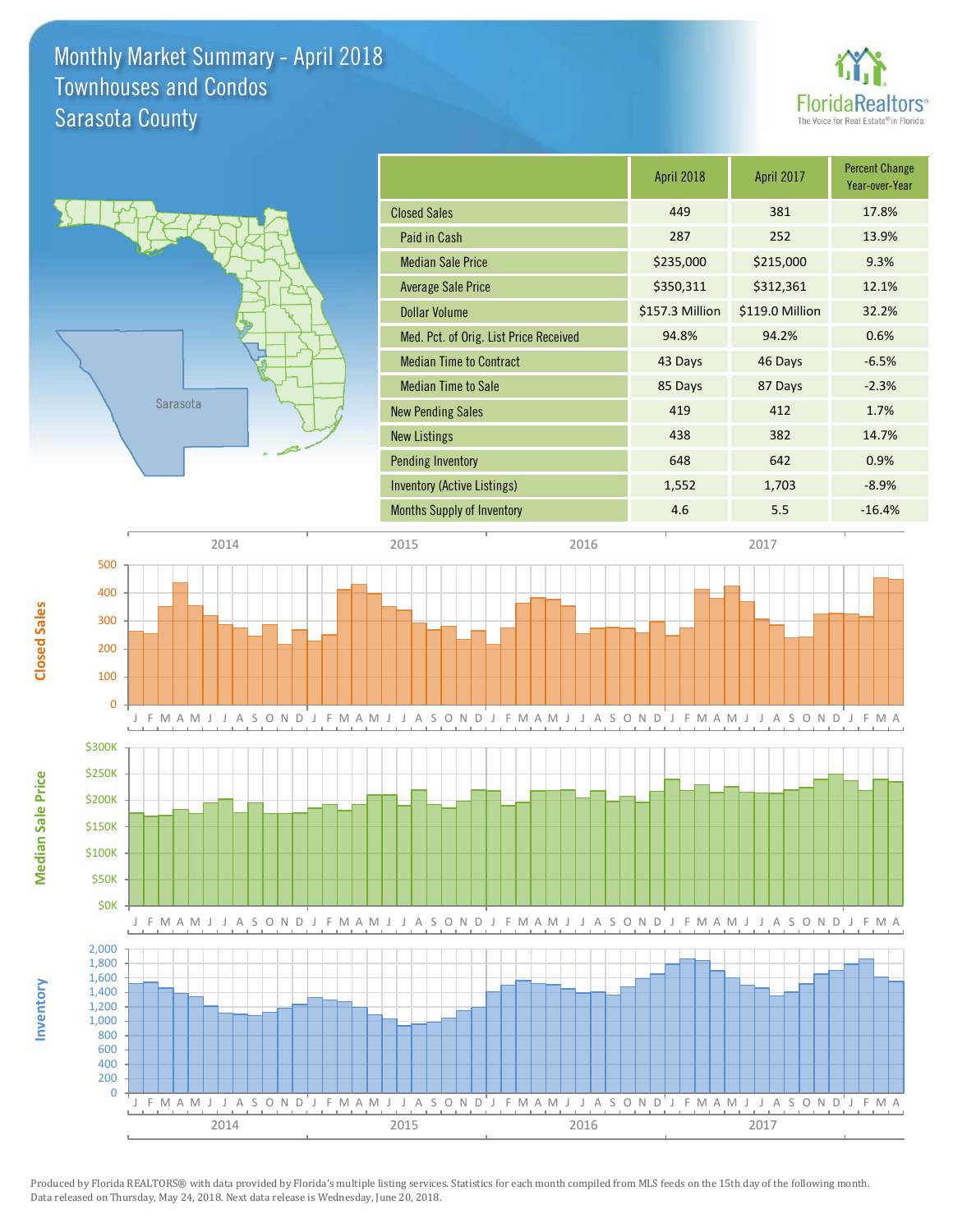

## **REALTOR® ASSOCIATION** of Sarasota and Manatee

## **Expanded Statistical Report**

# Sarasota and Manatee Counties April 2018

For more detailed reports, visit http://www.MyRASM.com/statistics/

Sarasota/Manatee Realtor® Magazine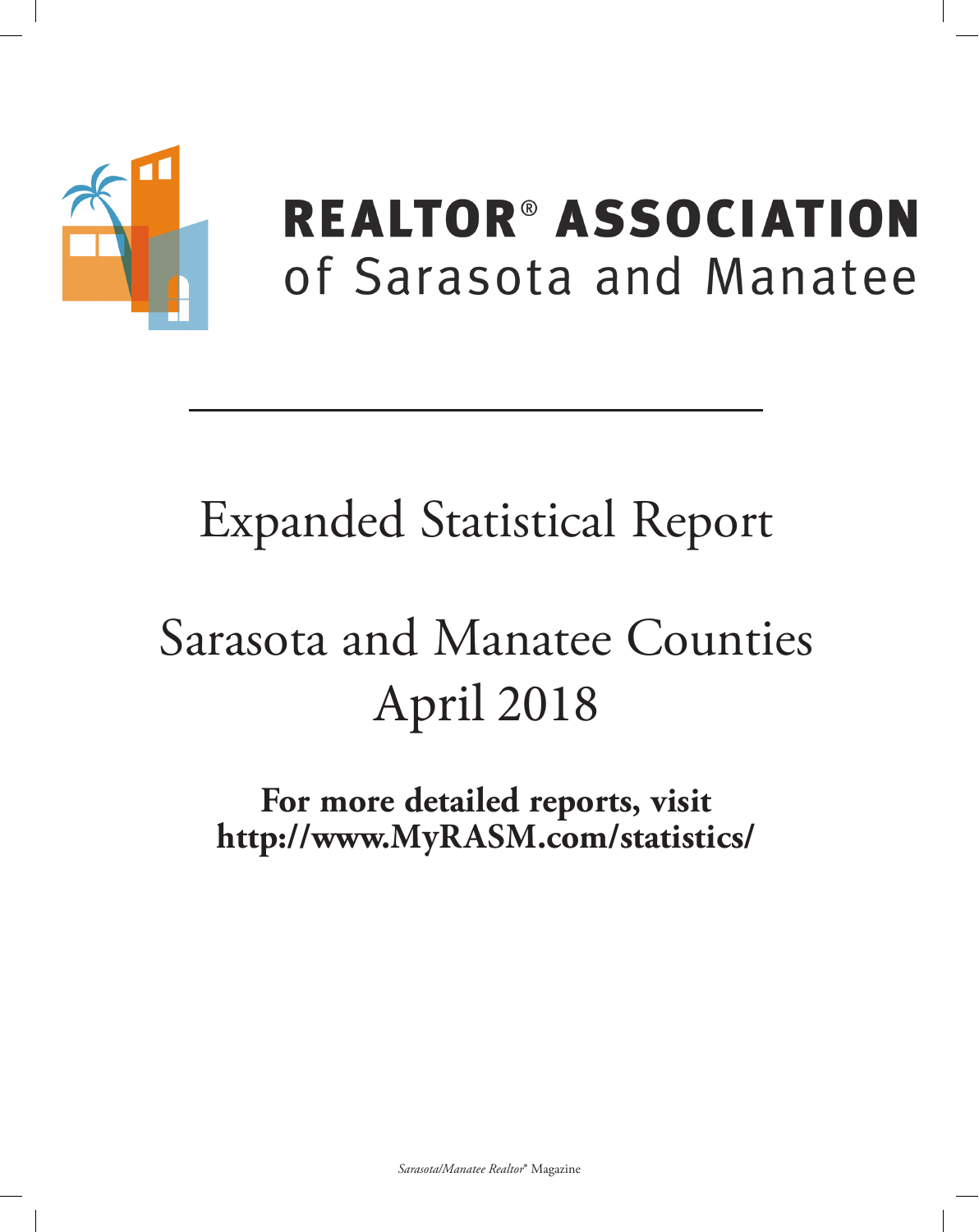### Monthly Distressed Market - April 2018 Manatee County Single Family Homes



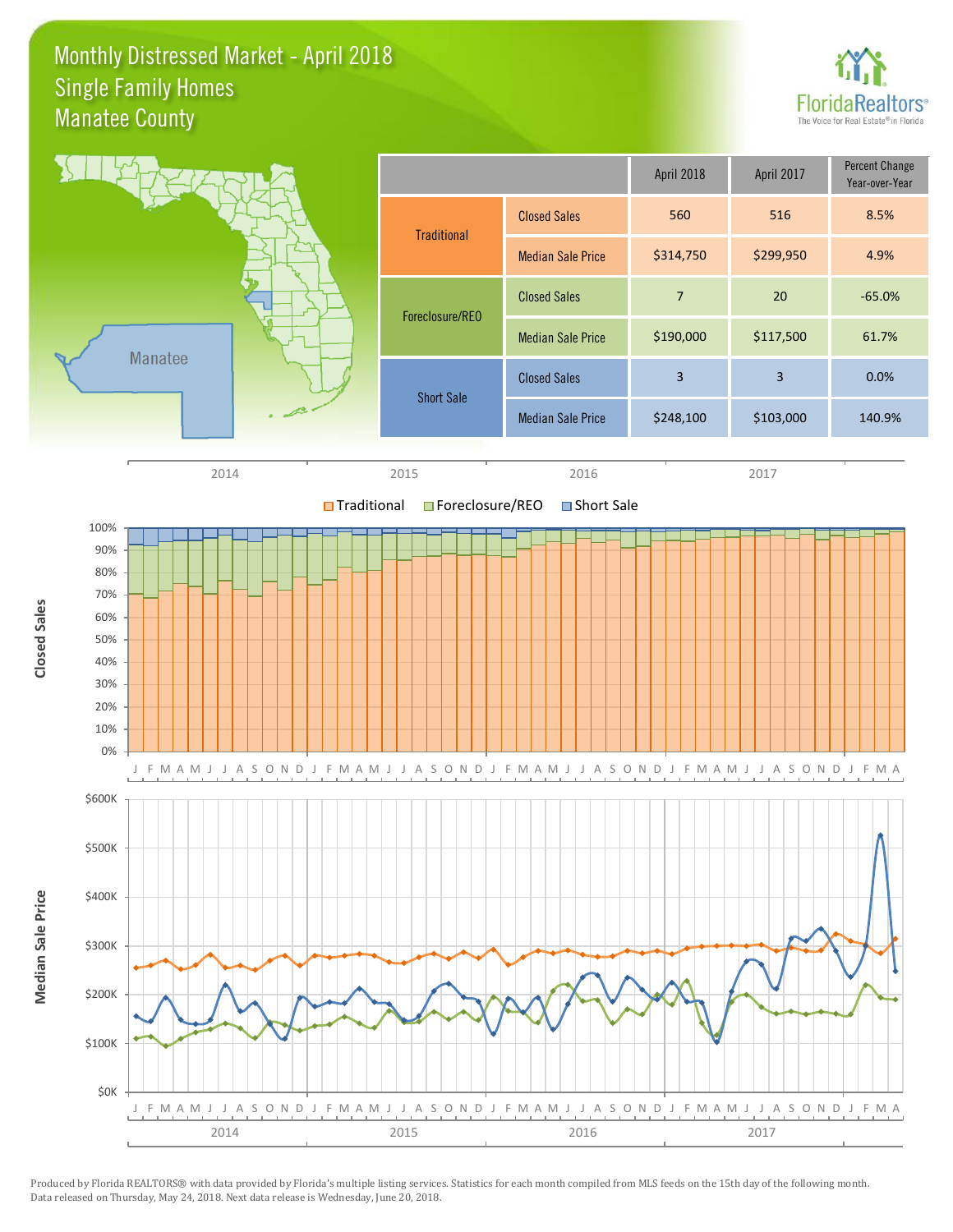### Monthly Distressed Market - April 2018 Sarasota County Single Family Homes



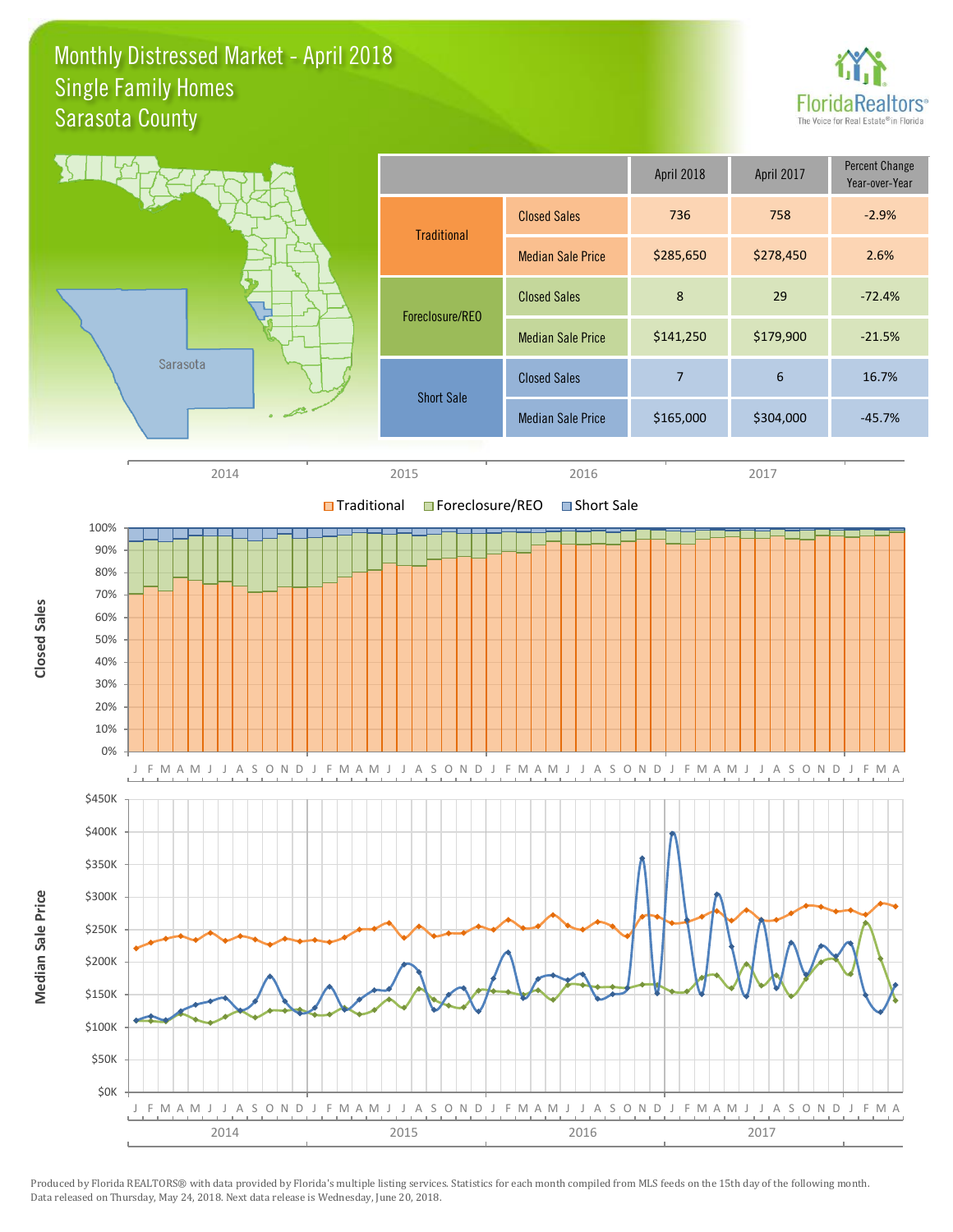Monthly Distressed Market - April 2018 Manatee County Townhouses and Condos